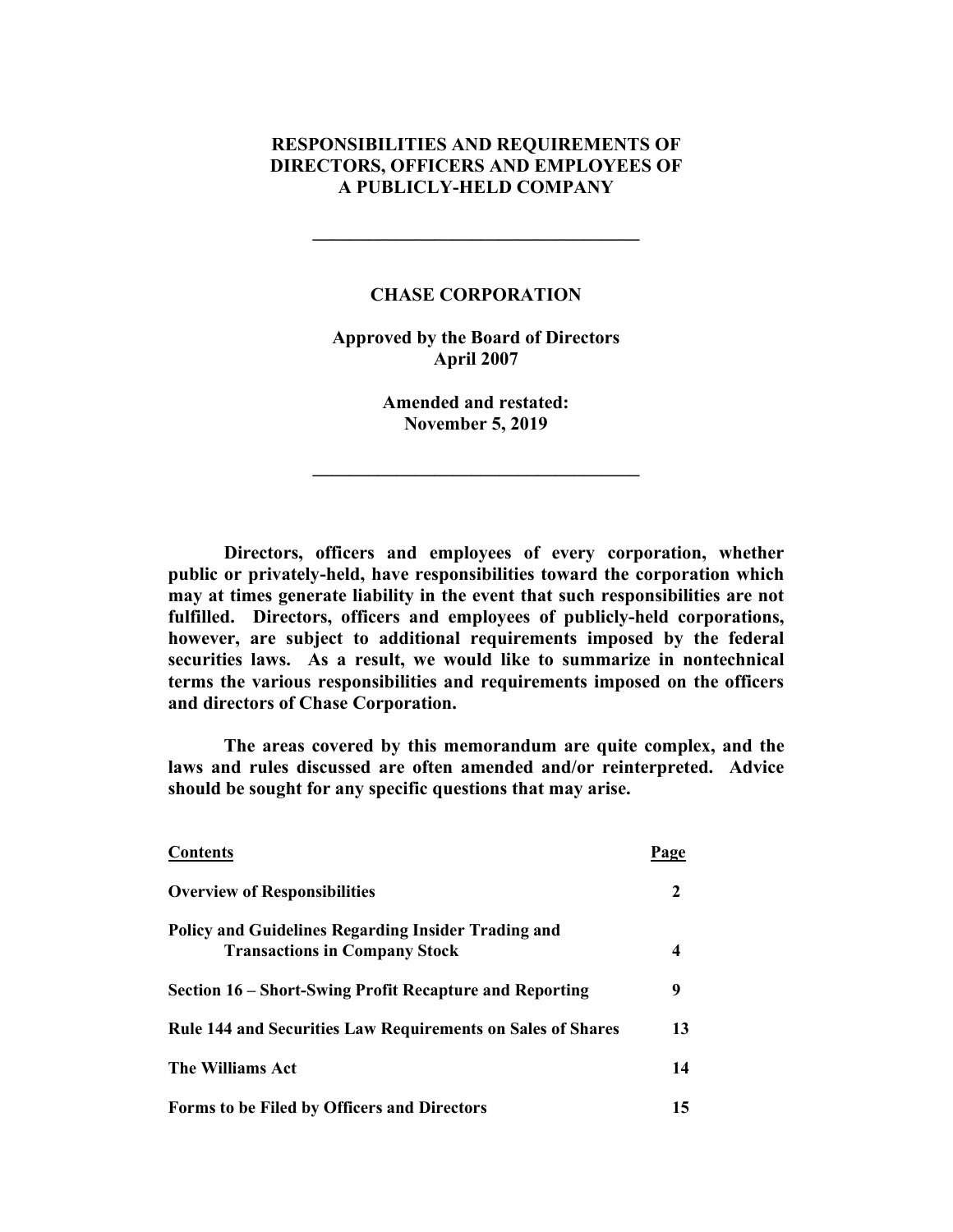#### **OVERVIEW OF RESPONSIBILITIES**

As a director, officer or employee of a public company, you are subject to certain restrictions and responsibilities with regard to buying and selling common stock of Chase Corporation (the "Company") imposed by the federal securities laws and regulations. The following is a brief summary of these restrictions and responsibilities. Please review the more complete treatment of these subjects in this memorandum.

### *Responsibilities Applicable to Directors, Officers and Employees:*

#### **Insider Trading and Other Restrictions**

*You May Not Trade on Material Non-Public Information:* As a director, officer or employee of a public company, you have access to material non-public information about the Company, and will be subject to civil and criminal liability under the federal securities laws should you trade in the Company's stock while in possession of material non-public information.

*Directors, Officers and Certain Employees May Only Trade in a Window Period:* The Company has established a "window period" which is the only time directors, officers and *selected* other employees will be permitted to trade in the Company's common stock. The window period begins when the market opens on the third business day after the public release of the Company's quarterly earnings information and continues until the close of market on the tenth to last day of the final month of each fiscal quarter. However, it is important to remember the prohibition on trading while in possession of material non-public information applies regardless of whether or not you are in a window period.

*Directors, Officers and Certain Employees May Not Pledge or Hedge Company Common Stock.* The Company prohibits its directors, officers and *selected* other employees from (a) holding Company securities in a margin account or pledging Company securities as collateral for a loan, or (b) purchasing any financial instruments or entering into any other transactions that are designed to hedge or offset any decrease in the market value of the Company's common stock owned directly or indirectly by them (commonly referred to as "hedging") or entering into certain other speculative transactions.

*Directors, Officers and Certain Employees Should Pre-Clear All Transactions in Company Stock with the Filing Coordinator:* As a means of assisting directors, executive officers and *selected* other employees to comply with their obligations under the federal securities laws and Company policies, the Company has named the Chief Financial Officer as the Filing Coordinator. The Company requires that its directors, officers and *selected* other employees are to pre-clear any transaction in Company Stock with the Filing Coordinator. The Filing Coordinator will also assist directors and executive officers with their Section 16 reporting obligations, described below, and will be available to answer any questions regarding the restrictions applicable to individual directors, officers and *selected* other employees. Please do not hesitate to contact the Filing Coordinator.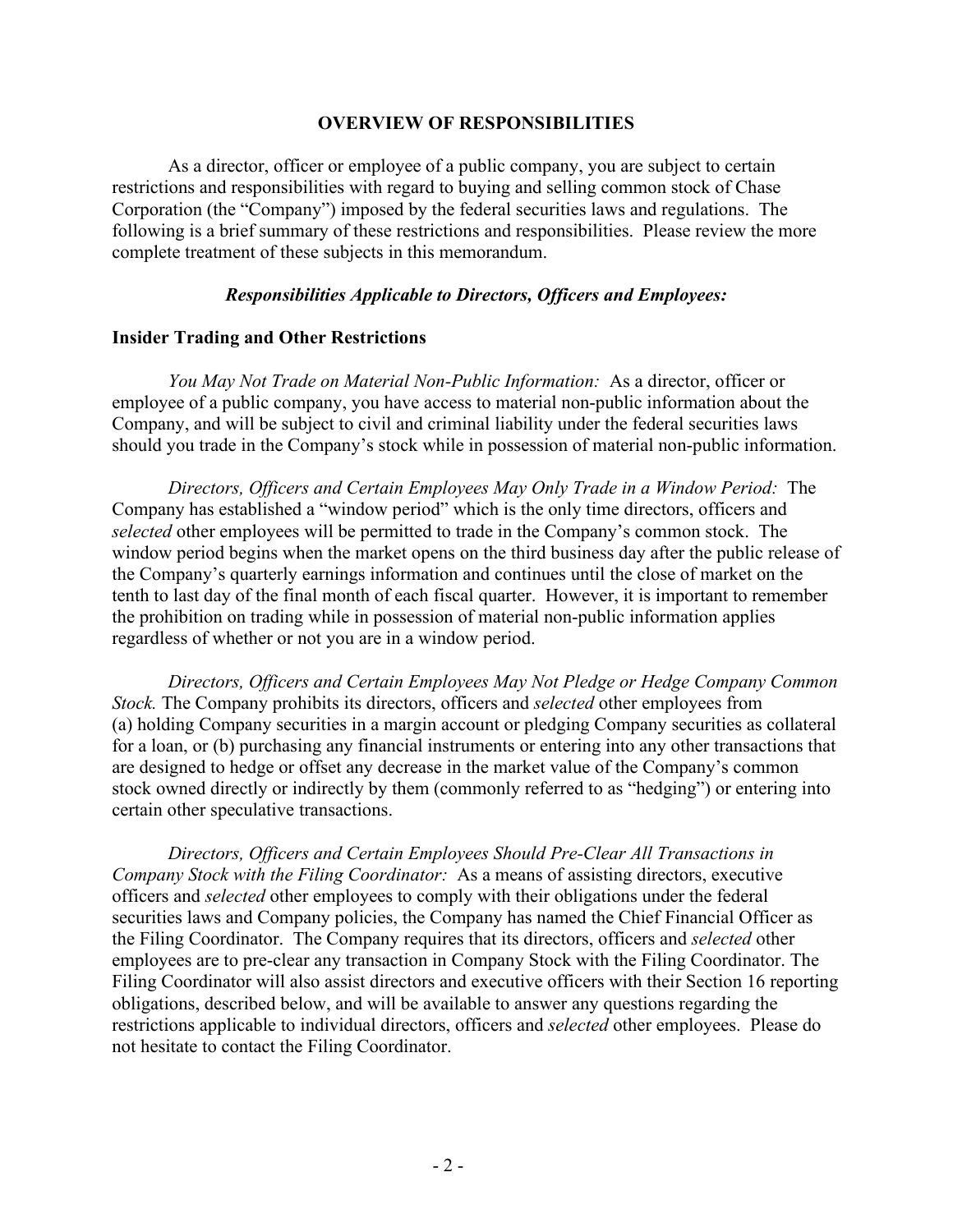#### *Responsibilities Applicable to Executive Officers and Directors*

#### **Section 16 of the Securities Exchange Act of 1934**

*You Must Report Your Transactions in the Company's Securities to the SEC:* As a means of tracking purchases and sales by executive officers and directors of public companies, Section 16 of the Securities Exchange Act of 1934 provides that insiders must report certain transactions in Company stock to the SEC. Generally, any purchase or sale of Company stock by you or your spouse, any children living with you or any corporation, partnership or trust that you control must be reported to the SEC within two business days after the date such purchase or sale took place.

*You May be Liable for Short Swing Profit Recovery:* Section 16 also provides that any profit realized by a director or executive officer of the Company resulting from the purchase and subsequent sale or sale and subsequent purchase of the Company's common stock within a six (6) month period is recoverable by the Company.

For example, if you purchase Company stock, you may continue to purchase Company stock as you wish, provided your purchases fall within the other requirements outlined in this memorandum. However, should you then desire to sell Company stock, you must wait until six months after your last purchase before selling at a profit. Otherwise, you will be required to turn over to the Company any profits from the transaction.

Many different types of transactions may constitute a purchase or sale for purposes of this rule. Also, the determination of whether you would be considered to have made a profit is sometimes not intuitive, and the order of the transactions (a purchase followed by a sale, or a sale followed by a purchase) is not relevant. For this reason, it is important you check with the Filing Coordinator prior to trading in the Company's stock. In addition, Section 16 prohibits any executive officer or director from selling short the Company's common stock.

#### **Rule 144 of the Securities Act of 1933**

*If You Sell Stock, You Should Comply with Rule 144:* Rule 144 under the Securities Act of 1933 places restrictions on the ability of executive officers and directors to sell the Company's common stock. Generally, to comply with Rule 144, there must be adequate current public information about the Company (meaning, in general, that the Company must be current in its SEC filing requirements), only a limited number of shares can be sold by a director or executive officer in a three month period, the shares must be sold by a broker in a routine open market transaction, and, if over 5,000 shares or an aggregate sales price of \$50,000 is involved, a Form 144 must be filed with the SEC.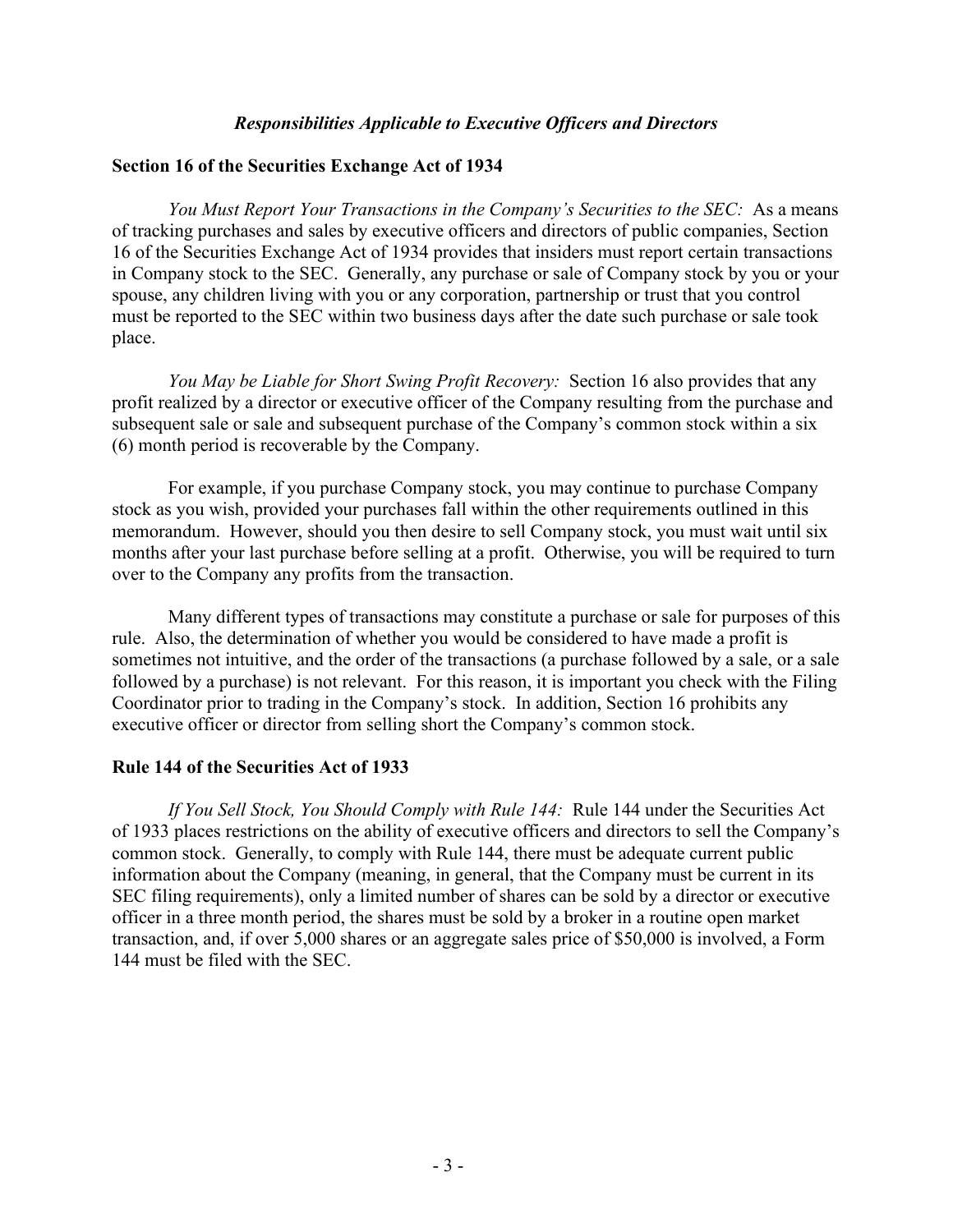### **POLICY AND GUIDELINES REGARDING INSIDER TRADING AND TRANSACTIONS IN COMPANY STOCK**

It is the policy of Chase Corporation that its employees and the employees of its subsidiaries, together with the members of the board of directors of each of them, comply fully with the insider trading securities laws and regulations of the United States, of the several states, and of foreign jurisdictions, wherever they are applicable.

All Company management personnel must maintain a basic familiarity with the principles and purposes of these laws as they may be applied to the Company, or the subsidiary in question, and avoid any activity that might violate these laws or give any appearance either of violation or intention to violate. Management personnel must also assure that all persons under their supervision comply with the securities laws and regulations.

The following is a brief summary of certain major principles involved in the Company's insider trading policy and policies with respect to transactions by employees and directors in Company stock. Compliance with this policy statement defines the scope of employment for the Company's employees. Conduct which violates or does not comply with this statement is outside the scope of employment for the Company's employees. Any employee of the Company who fails to comply with this policy will be subject to appropriate disciplinary action, which may include suspension or termination.

This statement is not a description of all applicable securities statutes, but rather is intended to set forth a course of conduct designed to ensure that the employees and directors of the Company and its subsidiaries do not engage in any activity that violates the spirit of the insider trading provisions of the securities laws, is unfair to the Company's public stockholders, or creates an appearance of a violation.

### **Prohibited Conduct**

It is generally illegal for any person, either personally or on behalf of others, to trade in securities on the basis of material nonpublic information. It is also generally illegal to communicate (to "tip") material nonpublic information to others so that they may trade in securities on the basis of that information. These illegal activities are commonly referred to as "insider trading." Penalties for insider trading violations include civil fines of up to three times the profit gained or loss avoided by the trading, criminal fines of up to \$5 million, and imprisonment for up to twenty years. There may also be liability to those damaged by the trading. A company whose employee violates the insider trading prohibitions may be liable for a civil fine of up to the greater of \$1 million or three times the profit gained or loss avoided as a result of the employee's insider trading violation, and may face criminal fines of up to \$25 million.

Employees and directors of the Company must not trade or tip others to trade when they know material nonpublic information. A more detailed discussion of insider trading including definitions of "material" and "nonpublic" information can be found below under the heading "Insider Trading."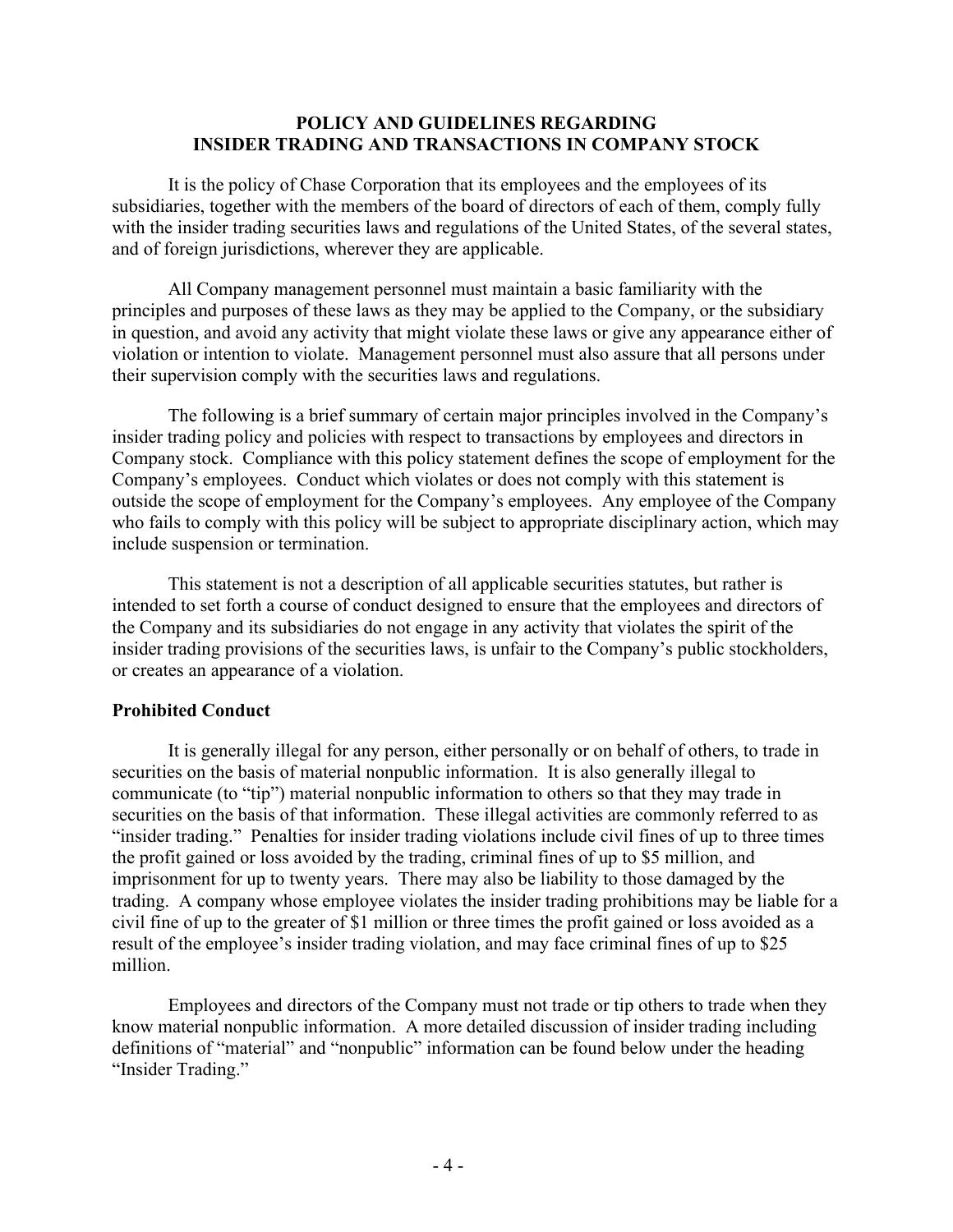Certain employees and other personnel routinely possess material nonpublic information. These persons are subject to special requirements and include the President and Chief Executive Officer, the Chief Financial Officer, the Chief Accounting Officer, the General Counsel (if any), the Controller and all corporate Vice Presidents, as well as the Company's Board of Directors and others who will be notified from time to time by the Company of their status. These persons, together with their family members and other affiliates, such as trusts, partnerships and corporations, to whom their knowledge may be imputed (collectively, "Covered Persons"; and, individually, a "Covered Person") are subject to a corporate "trading window" and they should only buy or sell Company securities if all of the following conditions have been met:

(i) the Covered Person has no material information that has not been made public by dissemination at least 48 hours prior to the proposed sale;

(ii) the Company is in an "open window" period (as described below); and

(iii) the Covered Person has discussed the transaction in advance with the Filing Coordinator. (Of course, the advice received concerning the appropriateness of transactions should not be regarded as investment advice or as a guarantee that no liability will arise, and advice of an employee's own counsel can and should be sought in special circumstances.)

*The "open window" period is defined as follows:* Absent circumstances which would require the window to remain closed, the "open window" period will commence when the market opens on the third business day after the public release of the Company's quarterly earnings information and will terminate at the close of market on the tenth to last day of the final month of each fiscal quarter. The Board of Directors may grant certain exceptions to the "open window" period policy upon a showing that there is acceptable limited risk of misuse of inside information.

The "open window" period is *not* an automatic period when Company stock may be purchased or sold. Rather, it is a period when it is least likely that a Covered Person will possess material non-public information. It is entirely possible there will be times when Covered Persons may not be able to engage in Company stock transactions even during an "open window" period. Hence, it is crucial that Covered Persons discuss proposed transactions in Company stock in advance with the Filing Coordinator. Also, depending upon the status of the Covered Person and the nature of the transaction, the Covered Person may be required to file form(s) with the Securities and Exchange Commission before and/or immediately after any transaction in Company stock. Again, checking with the Filing Coordinator, who in turn will work with the Company's outside counsel, will avoid inadvertent violations of applicable filing requirements. Violations of these filing requirements, even if inadvertent, could subject the Covered Person to penalties.

### **Insider Trading**

Federal and state securities laws and rules contain restrictions designed to prevent the improper use of insider information by Covered Persons, as well as by other persons who may have access to inside information. Whenever a Covered Person or other insider has information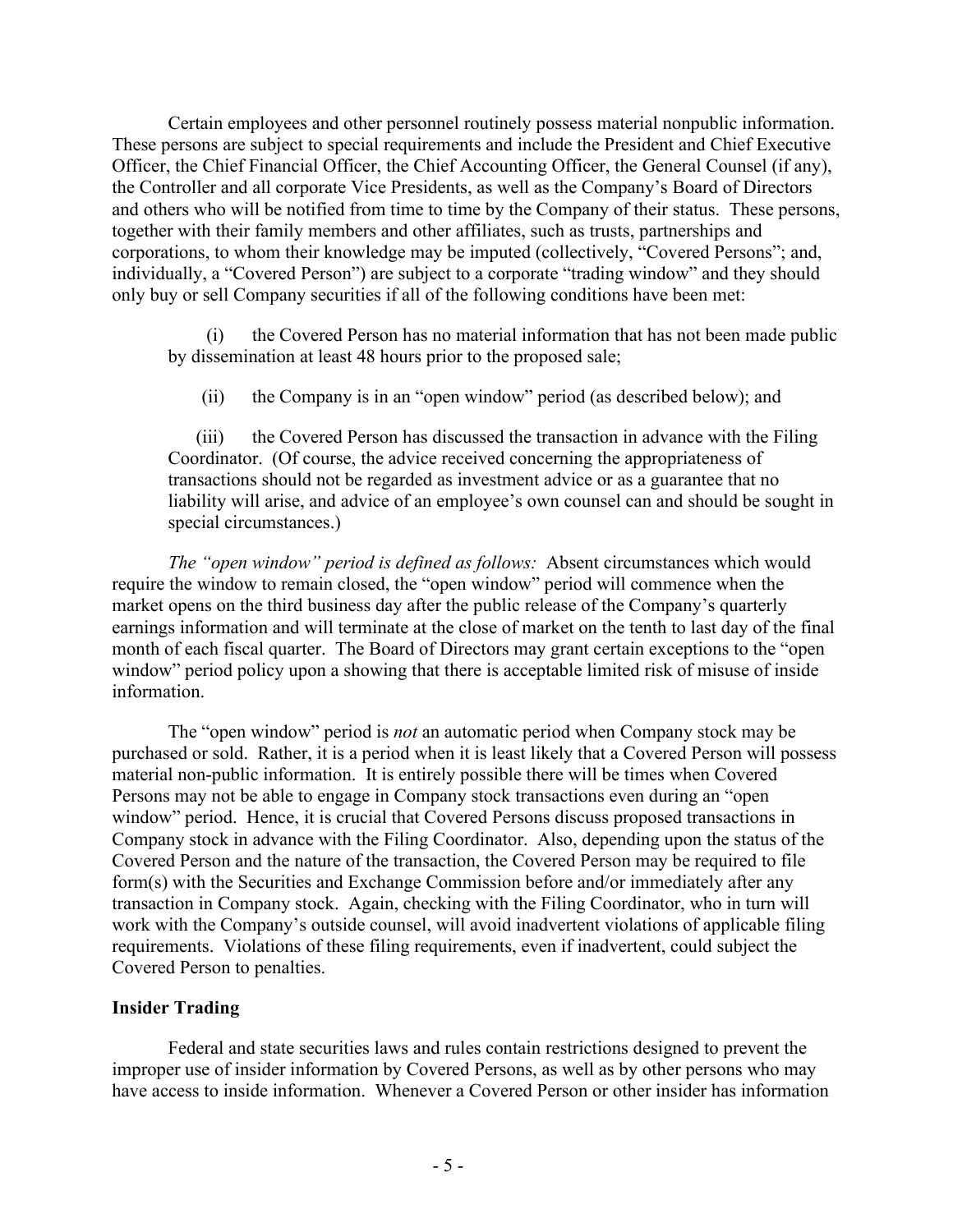regarding the Company that has not been made public and that a reasonable investor would consider important in making an investment decision concerning the Company's stock, it is highly inappropriate and in most cases illegal for him or her (or any person with whom he or she has shared the insider information, commonly referred to as a "tippee"), as well as for the Company, to buy or sell Company shares until the information has been released to and digested by the investing public.

It is the Company's policy to release to the public as promptly as circumstances permit any news or information that might materially affect the value of its stock or influence investment decisions. However, on occasion, premature public disclosure may be detrimental to the Company and its shareholders. Until material information has been released to and digested by the public, insiders should refrain from buying or selling and from advising others to buy or sell. No confidential Company information should ever be disclosed except in official Company releases.

In general, the most appropriate time for Covered Persons to buy or sell Company stock is after the public has absorbed all material information. Covered Persons are specifically subject to the Company's "open window" requirements (set forth above under "Prohibited Conduct") which are designed to facilitate compliance with these laws and designed to protect the Company from unnecessary liability.

In addition to technical legal requirements, Covered Persons must be guided by a sense of fairness to other stockholders of the Company and to the investing public. If there is any question, the Filing Coordinator or the Company's outside counsel should be consulted.

*What information is material?* All information that an investor would consider important in deciding whether to buy, sell, or hold securities is considered material. Examples of some types of material information are:

- financial results for the quarter or the year;
- projections of future earnings or losses, or other earnings guidance (particularly if inconsistent with consensus expectations of the investment community);
- possible mergers, acquisitions, joint ventures and other purchases and sales of companies and investments in companies;
- events relating to the Company's securities, such as dividend changes, repurchase plans or plans for public or private sales of additional securities;
- obtaining or losing important contracts;
- important service or product developments;
- major personnel changes; or
- major litigation developments.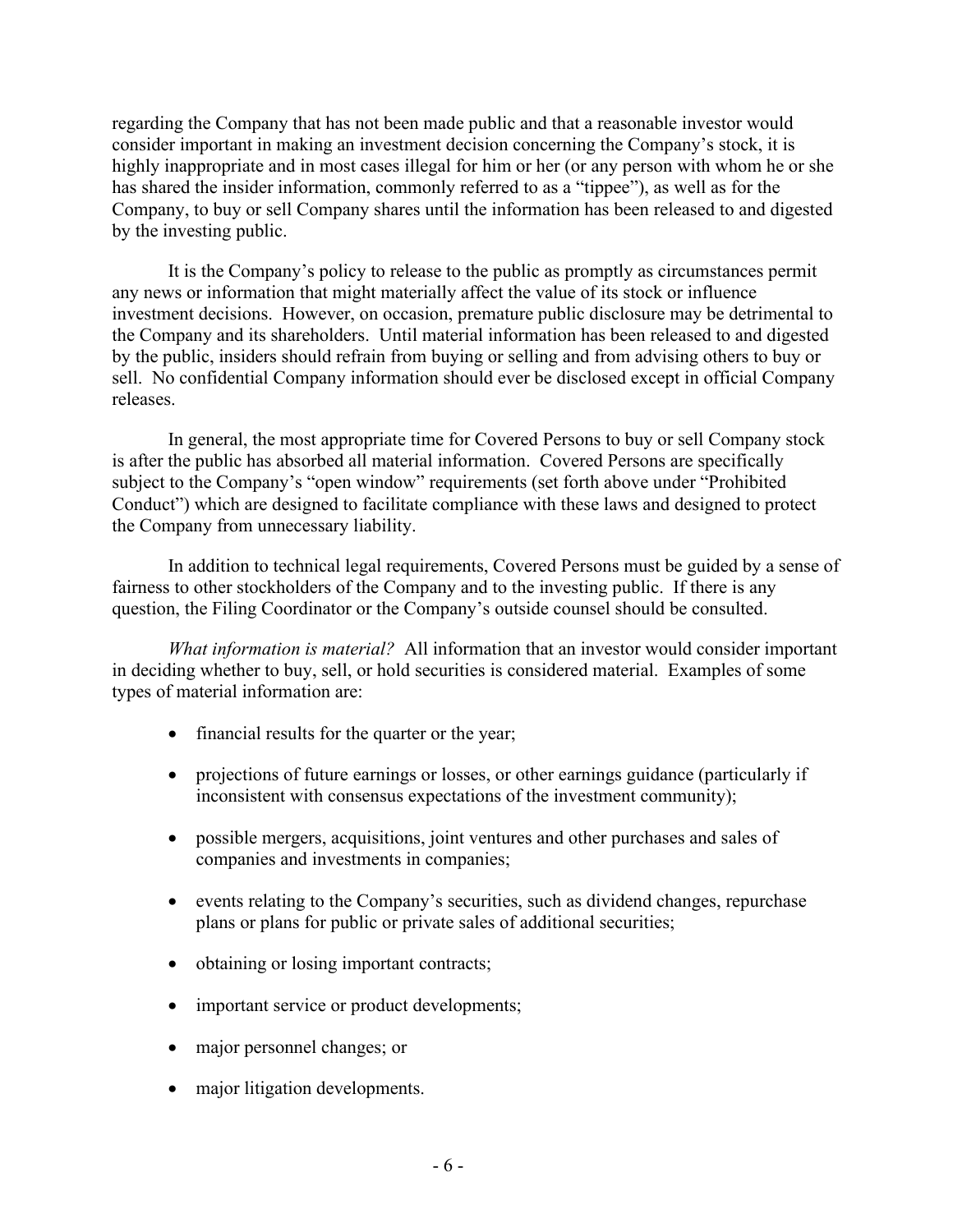This list is not meant to be exclusive. Information that is likely to affect the price of securities is almost always material.

*What is nonpublic information?* Information is considered to be nonpublic unless it has been effectively disclosed to the public. Examples of effective disclosure include public filings with the Securities and Exchange Commission (the "SEC"), company press releases, and company meetings with members of the press and the public. The information must not only be publicly disclosed, there must also be adequate time for the market as a whole to digest the information. At least 48 hours of general availability may be required for information to be considered public.

# **Margin Accounts and Pledges**

Securities held in a margin account may be sold by the broker without the customer's consent if the customer fails to meet a margin call. Similarly, securities pledged (or hypothecated) as collateral for a loan may be sold in foreclosure if the borrower defaults on the loan. Because a margin sale or foreclosure sale may occur at a time when the pledgor is aware of material nonpublic information or otherwise is not permitted to trade in Company securities, Covered Persons and other officers of the Company are prohibited from holding Company securities in a margin account or pledging Company securities as collateral for a loan.

## **Hedging and Speculative Transactions**

The Company has determined that there is a heightened legal risk and/or the appearance of improper or inappropriate conduct if the Company's Covered Persons engage in certain types of transactions. It is therefore the Company's policy that Covered Persons may not engage in any of the following transactions:

- short sales of the Company's securities;
- transactions in publicly-traded options, including put options, call options or other derivative securities, on an exchange or in any other organized market;
- hedging or monetization transactions, including without limitation through the use of financial instruments such as prepaid variable forward contracts, equity swaps, collars and exchange funds; or
- any other hedging or derivative transactions designed to hedge or offset the effect of a change in the market price of Company securities.

This policy does not apply to transactions relating to any index, exchange traded fund or mutual fund that includes a broad range of equity securities, whether or not that index or fund includes the Company's common stock.

# **Certain Exceptions**

*Stock Option Exercises.* This policy statement does not apply to the exercise of a director or employee stock option or to the exercise of a tax withholding right pursuant to an election to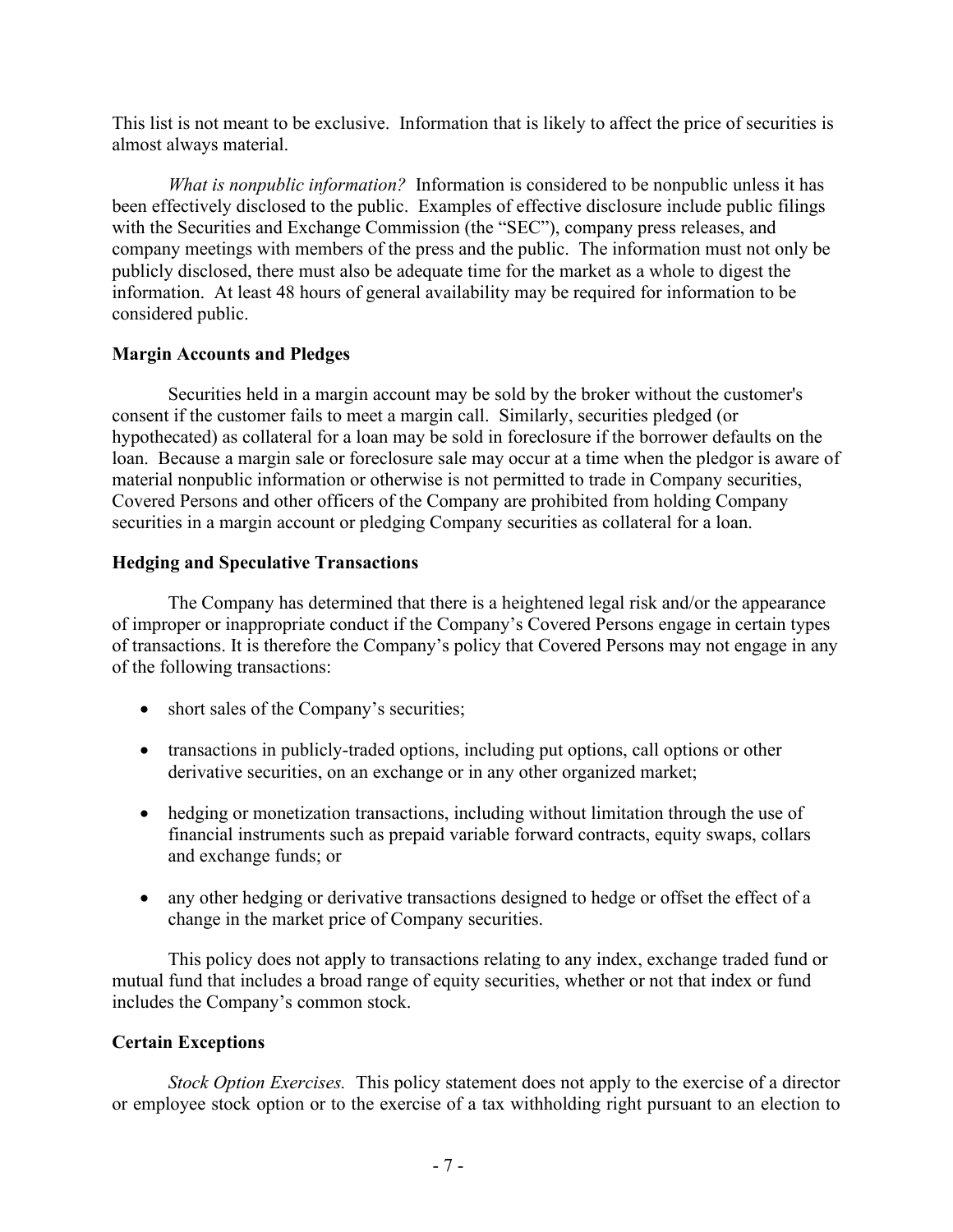have the Company withhold shares subject to an option to satisfy tax withholding requirements. The window policy does apply, however, to any sale of stock as part of a broker-assisted cashless exercise of an option or any other market sale for the purpose of generating the cash needed to pay the exercise price of an option.

*Gifts.* Bona fide gifts of the securities of the Company generally will be exempt from this policy statement. However, all such gifts by Covered Persons must be pre-cleared by the Filing Coordinator if the window period is not open at the time of the gift. The Filing Coordinator, after consultation with the Chief Executive Officer or legal counsel, may prohibit any gift that is subject to preclearance in his or her sole discretion.

*Blind Trusts and Pre-Arranged Trading Programs.* Rule 10b5-1 of the Exchange Act provides an affirmative defense against insider trading liability for a transaction done pursuant to "blind trusts" (trusts in which investment control has been delegated to a third party, such as an institutional or professional trustee) or pursuant to a written plan, or a binding contract or instruction, entered into in good faith at a time when the insider was not aware of material nonpublic information, even though the transaction in question may occur at a time when the person is aware of material non-public information.

The Company may, in appropriate circumstances, permit transactions pursuant to a blind trust or a trading program that complies with Rule 10b5-1 to take place outside of open window periods. If a Covered Person or other employee is subject to the window periods of this policy statement and wishes to establish a blind trust or trading program, such person must preclear it with the Filing Coordinator and the Chief Executive Officer. With respect to arrangements that result or may result in transactions taking place outside of open window periods, the Filing Coordinator and Chief Executive Officer will review such arrangements from time to time with input from the Board of Directors and the Company's legal counsel, if appropriate. The Company reserves the right to bar any transactions in the Company's stock, including transactions pursuant to arrangements previously approved, if the Filing Coordinator or Chief Executive Officer determine that such a bar is in the best interests of the Company.

### **Disclosure of Information to Others**

The Company is required under Regulation FD of the federal securities laws to avoid the selective disclosure of material nonpublic information. The Company has established procedures for releasing material information in a manner that is designed to achieve broad public dissemination of the information immediately upon its release. Directors, Officers and other employees may not, therefore, disclose information to anyone outside of the company, including family members and friends, other than in accordance with those procedures. It is the Company's policy that directors, officers, employees and consultants of the Company and its subsidiaries shall not participate in internet bulletin boards and chat rooms concerning the Company or any of its directors, officers and/or personnel. Communications through bulletin boards and chat rooms can lead to disclosure of material nonpublic information concerning the Company and result in insider trading as described above. Even when material nonpublic information is not disclosed, participation in bulletin boards and chat rooms often can lead to false rumors or "cyber smears" which can be injurious to the Company and its business. Moreover, communications by Company persons that are intended to correct false rumors or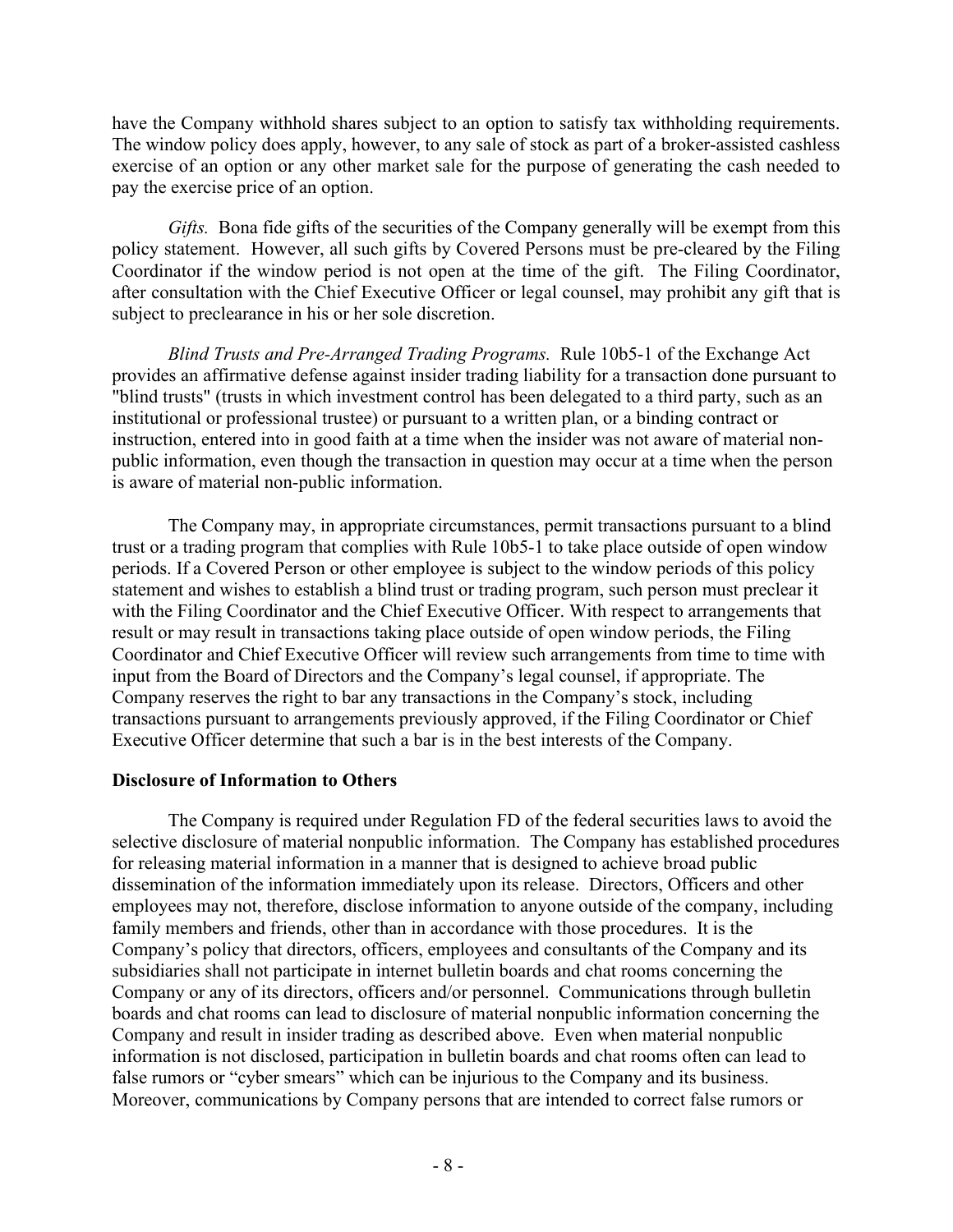statements may result in unintended consequences. Consequently, the Company believes that a policy against participation in internet bulletin boards and chat rooms is prudent and will consider any violations of this policy as serious transgressions. This policy applies equally to the posting of Company-related nonpublic information on social media or other internet platforms.

### **Reports, Inquiries and Compliance**

If, at any time, any employee of the Company or any of its subsidiaries becomes aware of any apparent violation of any of the Company's Insider Trading policies, he or she must report it to the Chief Financial Officer or General Counsel.

All reports pursuant to this compliance policy will be treated with discretion. The Company will not retaliate in any way against persons making complaints, whether or not the complaint ultimately proves to be well founded. Indeed, the Company will take appropriate action against employees who are aware of insider trading violations and who do not act to end such violations.

The Chief Financial Officer, as the Filing Coordinator, may be reached at telephone number (401) 722-5500.

## **Conclusion**

The laws relating to insider trading are complex and many of the concepts are developed in case-by-case determinations, leading to varying interpretations from time to time. This policy statement may be reviewed and modified from time to time. It deals only generally with some of the more important insider trading principles. Their mention is not intended to minimize the importance of other activities which may also violate the securities laws. Consequently, consultation on the legality of conduct is important, and any employee who is in doubt as to the propriety of the contemplated course of action must promptly communicate with the Filing Coordinator before action is taken.

# **SECTION 16 – SHORT-SWING PROFIT RECAPTURE AND REPORTING (applies to executive officers and directors)**

One of the most serious risks of liability for directors, officers and greater-than-10% stockholders of the Company are the requirements of Section 16 of the Securities Exchange Act of 1934, as amended (the "1934 Act"). The term "officer," for purposes of Section 16, means the Company's President, Chief Executive Officer, Chief Financial Officer, Chief Accounting Officer, any Vice President in charge of a principal business unit, division or function, and any other person, whether or not holding the title of an officer, who performs policy-making functions for the Company, including (where applicable) officers of a subsidiary of the Company. The Board of Directors, in consultation with counsel, will determine who are the Company's officers for purposes of Section 16.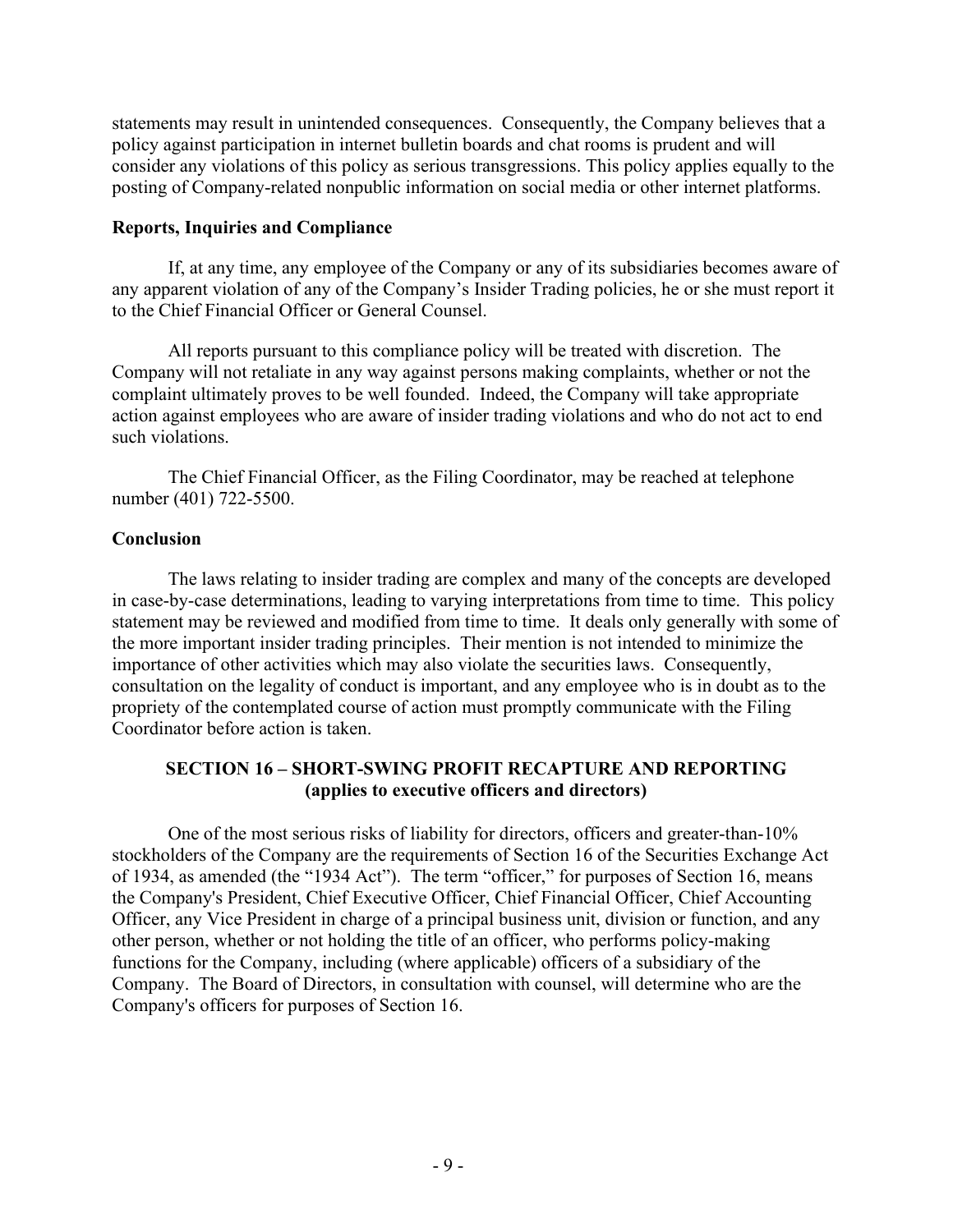#### **Short-Swing Profit Recapture**

In general, Section 16(b) of the 1934 Act provides that any "profit" realized on a purchase and a sale of a corporation's shares beneficially owned by a director, officer or greaterthan-10% stockholder within a six-month period is recoverable by that corporation or, if the corporation does not assert a claim, by the corporation through any stockholder of the corporation asserting a claim on behalf of the corporation. For this purpose, it does not matter whether the purchase or the sale occurs first.

The purpose of Section 16(b) is to prevent officers, directors and greater-than-10% beneficial owners subject to Section 16 ("Section 16 Insiders") from engaging in short-swing speculation in the stock of their corporation at the expense of stockholders who do not have the same advance information as the Section 16 Insiders are presumed to have. Rather than require proof that a Section 16 Insider had in fact profited from the use of information not available to others, Congress established a rather crude but simple test of liability, the elements of which are objective and readily can be proven. As a result, in determining the existence of an obligation to disgorge profits, all that generally is required to be shown with respect to a given "sale" of equity securities by a Section 16 Insider is that within six months before or after that sale, the Section 16 Insider "purchased" those same or any other equity securities of the corporation at less than the price received from the sale.

The courts generally have applied Section 16(b) with mechanical rigidity to maximize the amount of profit recaptured. Accordingly, it is not necessary for the same shares to be involved in each of the matched transactions. Additionally, losses from one transaction will not be offset against gains from another transaction. Transactions will be paired so as to match the lowest purchase price and the highest sale price within a six-month period, thus maximizing the spread. Good faith on the part of the Section 16 Insider will not be a defense. If the transactions have been properly reported (discussed below), no suit may be brought under Section 16(b) more than two years after the alleged profit was realized. The courts have indicated that this two-year period generally will not begin to run until the reports disclosing the transactions in question have been filed with the SEC.

There are many types of transactions which constitute a "purchase" or a "sale" for purposes of Section 16 other than normal open market transactions. Many corporate reorganizations may result in "purchases" or "sales." The acquisition of an option, warrant, convertible security or right with an exercise or conversion privilege at a price related to that of the Company's common stock (a "derivative security") is a purchase of the Company's common stock for purposes of Section 16(b), although the acquisition of an option pursuant to any of the Company's stock option plans will be exempt from Section 16(b). Likewise, acquisitions of common stock by officers or directors pursuant to the Company's 2013 Equity Incentive Plan and its predecessors are exempt from Section 16(b).

The concept of "beneficial ownership" of securities is critical to Section 16 because a Section 16 Insider does not have to own securities "of record" to be subject to Section 16. He or she merely needs to beneficially own such securities. With respect to officers and directors, a "beneficial owner" for purposes of Section 16 means "any person who, directly or indirectly,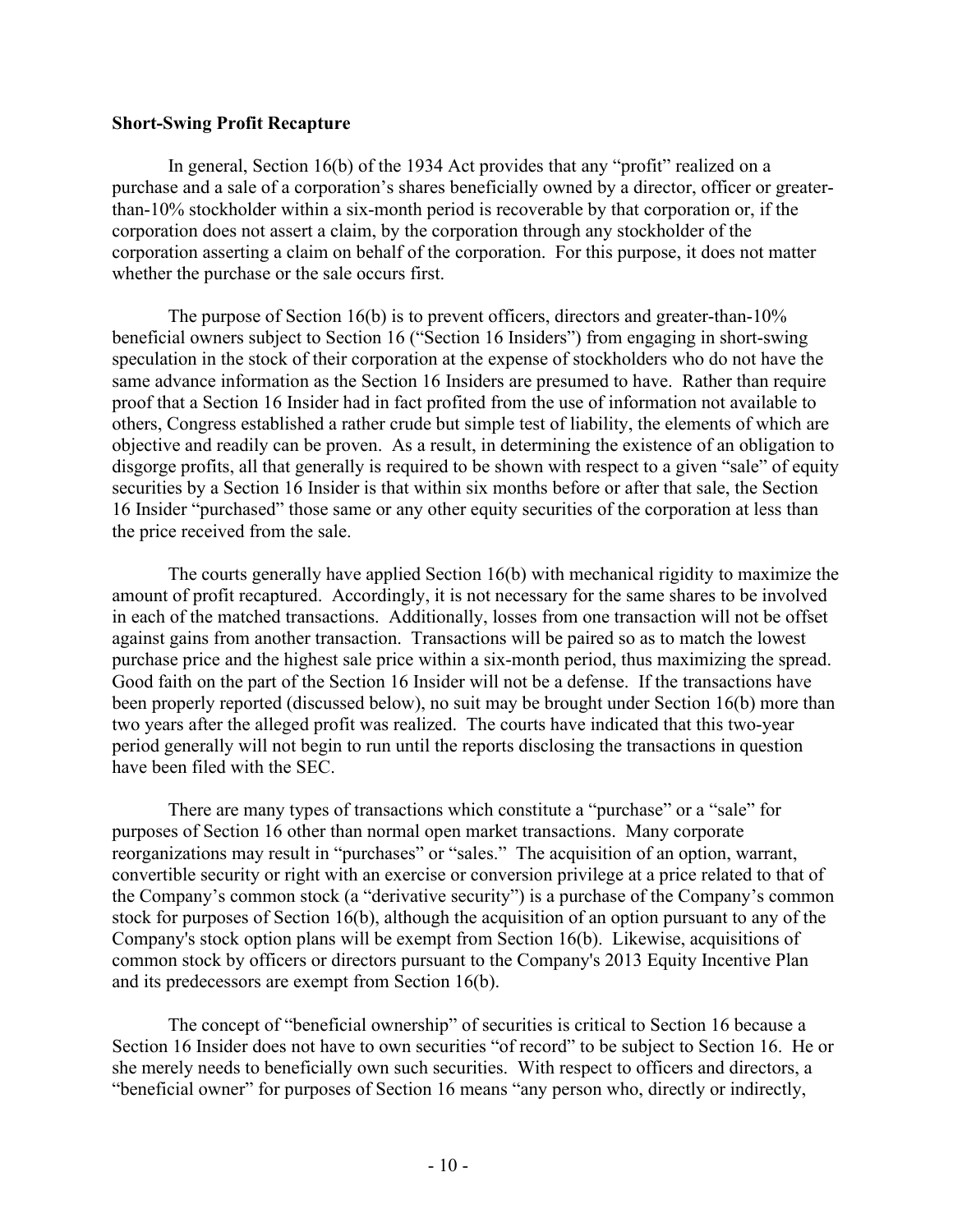through any contract, arrangement, understanding, relationship or otherwise, has or shares a direct or indirect pecuniary interest in the equity security." In the view of the SEC, the term "indirect pecuniary interest" includes, but is not limited to, securities held by members of a person's immediate family sharing the same household (i.e., the spouse and children of a Section 16 Insider). As a result, a transaction by a Section 16 Insider could be paired with a transaction by a family member to result in a short-swing profit recoverable by the corporation. In addition, shares of the corporation held in street name or trust for the benefit of the Section 16 Insider may be deemed to be beneficially owned by that person.

### **Reports of Beneficial Ownership**

As a basis for information related to the profit recapture provisions of Section 16(b), Section 16(a) of the 1934 Act requires Section 16 Insiders to file with the SEC initial reports of beneficial interest (on Form 3) and, where necessary, periodic (Form 4) and annual (Form 5) reports of changes in ownership. Section 16 Insiders should realize that under Section 16, even though the Company may assist them in the preparation and filing of the required forms (as discussed below), individual officers, directors and greater-than-10% beneficial owners ultimately are personally responsible for the preparation and filing of Forms 3, 4 and 5.

*Form 3.* A Form 3, which is filed when a person first becomes a Section 16 Insider, reports all Company stock owned by the Section 16 Insider at that time and must be filed with the SEC within ten calendar days of the Section 16 Insider assuming his or her position.

*Form 4.* A Form 4 must be filed whenever there is a non-exempt acquisition (including certain stock option grants and all stock option exercises) or disposition of securities by a Section 16 Insider. A Form 4 generally must be filed with the SEC by 10:00 p.m. on the  $2<sup>nd</sup>$  business day after the day the transaction took place. Changes in the nature of the Section 16 Insider's ownership (e.g., from direct to indirect) need not be reported. Certain changes in beneficial ownership, such as gifts, inheritances and bequests and certain small acquisitions, are exempt from reporting on Form 4, but must be reported at year-end on Form 5 and may be reported earlier on Form 4.

Former officers and directors (but not greater-than-10% owners) must report on Form 4 any changes which occur after they are no longer Section 16 Insiders if the change takes place within six months of an opposite transaction that occurred while they were Section 16 Insiders.

*Form 5.* A Form 5 must be filed each year with the SEC within 45 days after the end of the Company's fiscal year by officers, directors and greater-than-10% owners to report any exempt transactions during the year, and to report failures to file previously due reports. One of the primary purposes of Form 5 is to promote compliance with Section 16 by requiring Section 16 Insiders to report any required transactions which had not been filed on Forms 3 and 4 during the year. At year-end, officers and directors who have no Form 5 items to report will be asked to provide the Company with a written representation that no Form 5 filing is due (i.e., that there are no unreported transactions).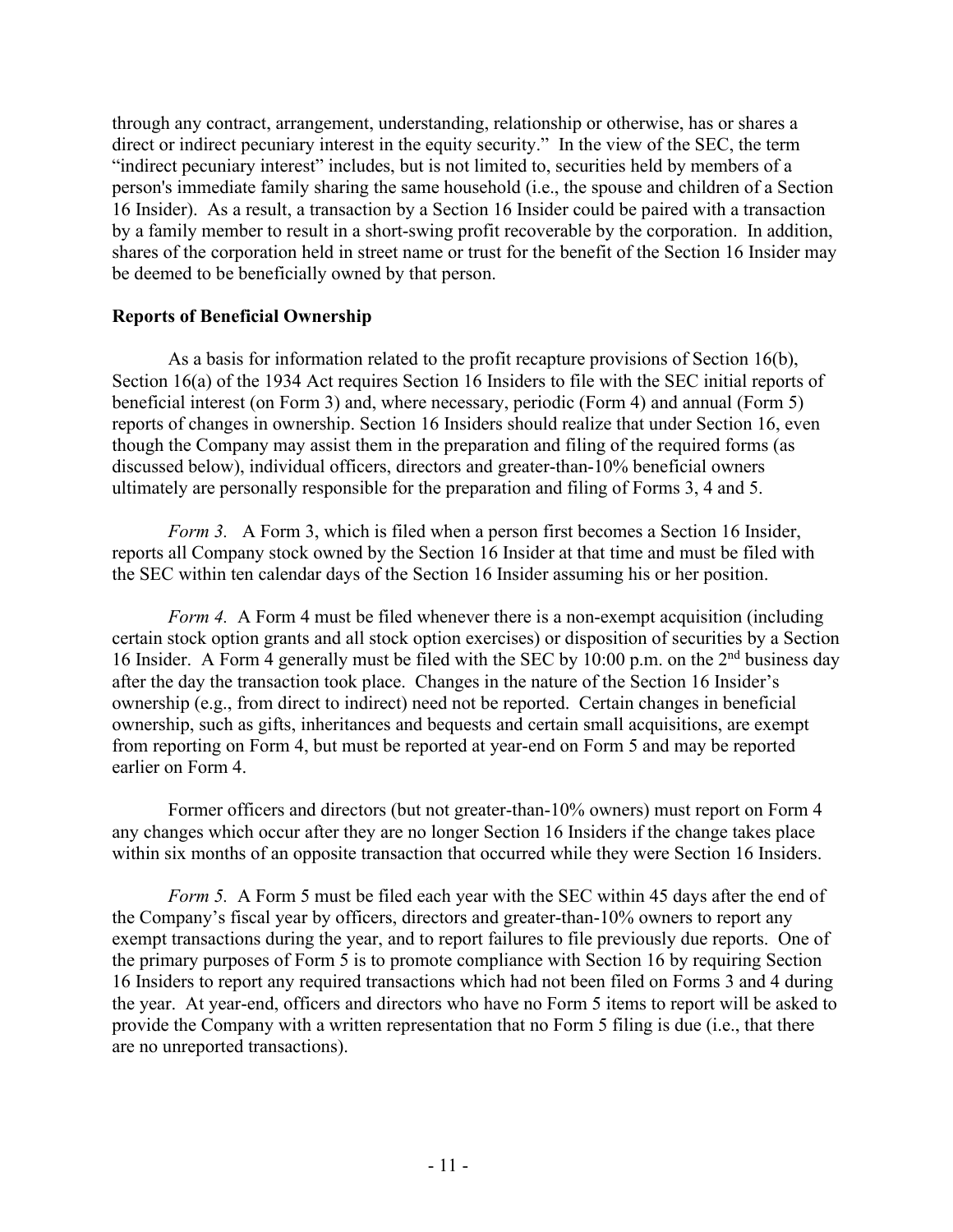*Filing Mechanics.* All Forms 3, 4 and 5 must be filed by their due dates as discussed above. The forms must be filed electronically via the SEC's Electronic Data Gathering and Recovery (EDGAR) system. All Section 16 Insiders who have not already done so will need to obtain filing codes from the SEC prior to the implementation of electronic filing. A copy of Form ID, used to request filing codes, may be obtained from the Filing Coordinator. The Filing Coordinator will assist a Section 16 Insider in making these filings, although the ultimate responsibility remains that of the Section 16 Insider.

Section 16 also requires that a copy of any Form 3, 4 or 5 filed with the SEC be delivered also to any stock exchange on which the Company's stock is listed. However, the SEC has held through a so-called "no action" letter that electronic filing of a report on EDGAR will satisfy this requirement.

*The Consequences of Delinquent Filings.* The consequences of a late filing or a failure to file are:

- The Company must report in its annual proxy statement or Form 10-K annual report the names of any officers, directors or greater-than-10% stockholders who during the Company's preceding fiscal year failed to file or filed late any of the required forms.
- The SEC may seek significant fines for violations of the Section 16(a) reporting requirements.

# **Section 16 Filing Compliance Program**

Because the SEC's rules require proxy statement disclosure of Section 16 filing violations and officers and directors likely will desire assistance in order to avoid inadvertent violations of both the Section 16 filing requirements and the short-swing profit rules, the Company has appointed a Filing Coordinator to assist Section 16 Insiders with their filing obligations. Please contact the Filing Coordinator **in advance** of any trades that you may wish to make, to ensure that no inadvertent violations take place and that the appropriate forms may be prepared for filing in a timely manner.

# **Prohibition Against Short Sales; Engaging in Derivative Securities Transactions**

Section 16(c) of the 1934 Act makes it unlawful for a Section 16 Insider to make any "short sales" of the Company's common stock, i.e., sales of common stock which the Insider does not own or, if owned, are not delivered against the sale within 20 days or deposited in the mail within five days after the sale. Violations of Section 16(c) are subject to criminal liability. Subject to complex rules under Section 16, there is no direct prohibition against dealing in traded options (puts and calls) or other derivative securities, but such transactions by Section 16 Insiders are looked upon with disfavor and should be avoided.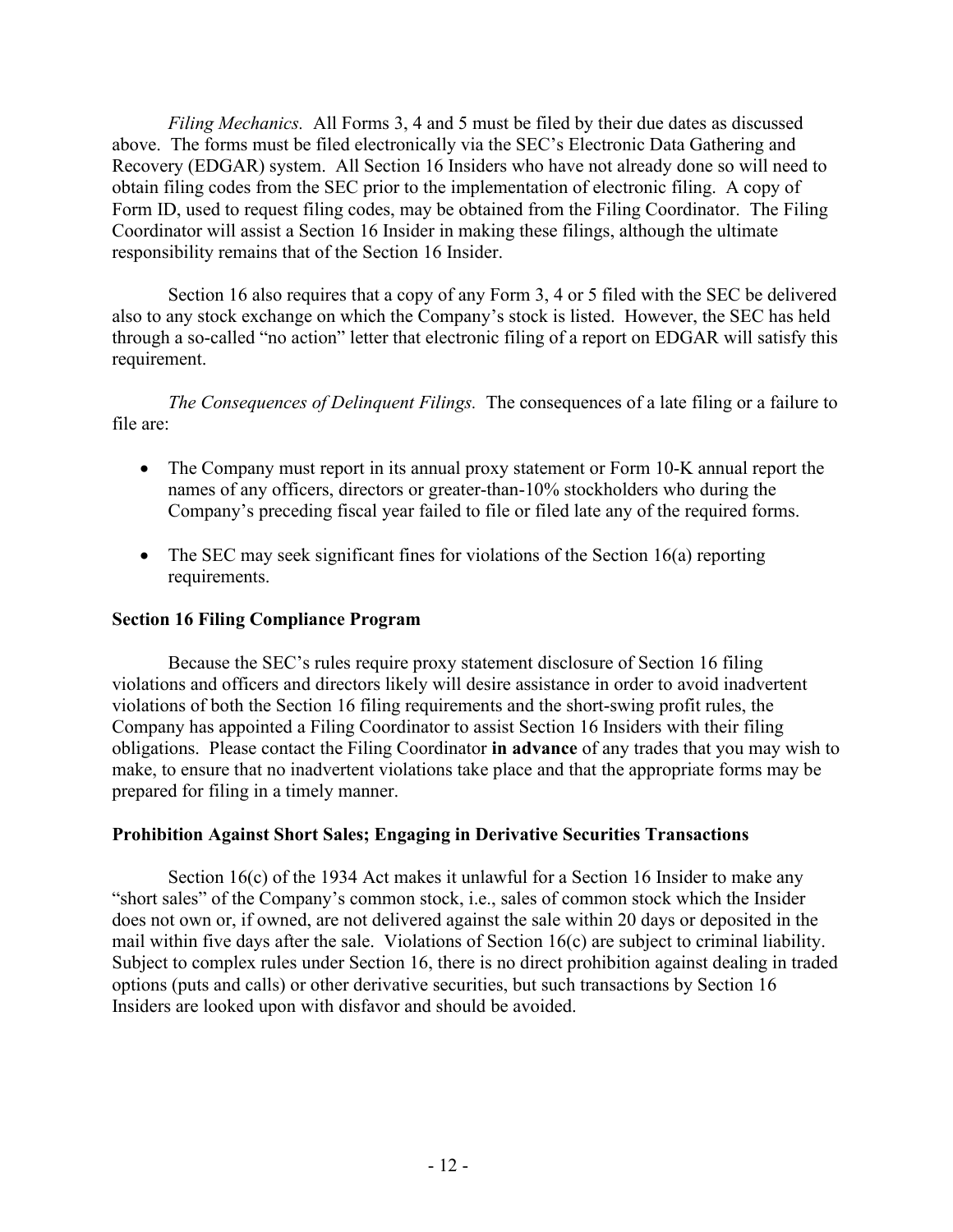# **RULE 144 AND SECURITIES LAW REQUIREMENTS ON SALES OF SHARES (applies to executive officers and directors)**

Executive officers and directors of the Company (as well as controlling shareholders) are presumed to be "affiliates" of the Company and must register the sale of Company securities owned by them, directly or indirectly, under the 1933 Act, comply with an exemption from such registration, or comply with the "safe harbor" of SEC Rule 144.

The most efficient method by which a selling director, officer or controlling shareholder may satisfy their obligations is to comply with the terms of Rule 144. The general requirements of Rule 144 are:

- current information concerning the issuer must be publicly available (e.g., the Company files periodic reports pursuant to the 1934 Act).
- the number of shares that can be sold by the seller in any three-month period is limited to the greater of (i) one percent of the issuer's shares outstanding, or (ii) the average weekly trading volume during the four calendar weeks preceding the sale. Sales by certain related persons (such as a spouse) must be combined with those of the executive officer or director when computing the volume of sales limitation.
- the securities must be sold by a broker in a routine open market transaction that does not involve the solicitation of order for the purchase of the securities.
- if over 5,000 shares or an aggregate sales price of \$50,000 is involved, a Form 144 must be transmitted for filing with the SEC at the time the order is placed with the broker.

In addition, depending on how and from whom the Company securities being sold were acquired, a holding period may need to be met before the sale. This holding period will generally not apply to securities acquired under the Company's 2013 Equity Incentive Plan and its predecessors.

Certain dispositions of securities are not considered "sales" for the purposes of Rule 144. These include the gifting of securities and the transfer of securities into "street name." However, people receiving such securities will be subject to the same restrictions, and will have to comply with Rule 144 should they subsequently choose to sell the securities.

The foregoing is an extremely simplified summary of very complex and detailed provisions which may vary in their impact on individual stockholders. Suffice it to say, in view of the complexity and detail of such provisions, any affiliate or holder of restricted securities should seek specific advice in advance, related to his or her individual circumstances at the time, before committing to make any public sale of the Company's common stock.

The preceding discussion relates solely to an exemption from the 1933 Act registration requirements. Whether or not registration is required with respect to any proposed sale, the antifraud rules remain applicable. Thus, even if Rule 144 provides an exemption from 1933 Act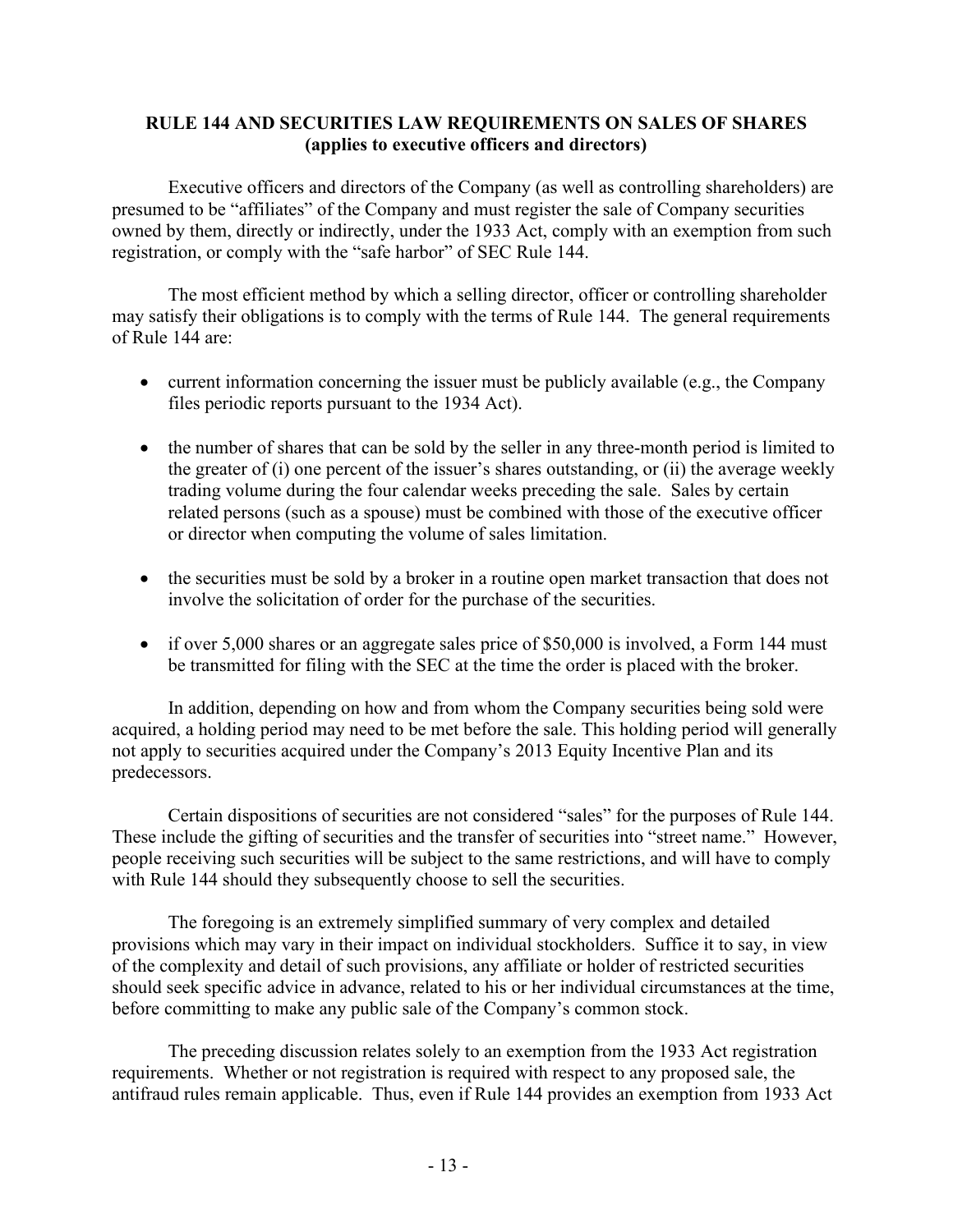registration, no controlling person or holder of restricted securities should make any public sale of any Company shares if he or she is then aware of material non-public information about the Company. It also should be noted that the short-swing profit recapture stricture of Section 16 (discussed above) applies to a sale of shares by a Section 16 Insider, notwithstanding the availability of the exemption from registration provided by Rule 144.

# **THE WILLIAMS ACT (applies to 5% stockholders)**

The Williams Act provisions of the 1934 Act deal generally with tender offers, which are not discussed in this summary. The Williams Act also applies to persons beneficially owning more than 5% of the outstanding securities of a 1934 Act-registered class of securities, whether or not the securities were acquired in a tender offer. Persons beneficially owning more than 5% of the outstanding shares are required to file certain disclosure documents and to comply with other substantive provisions.

A person or group of persons acting collectively who otherwise acquires ownership of more than 5% of a class of securities registered under the 1934 Act (such as the Company's common stock) must file with the SEC a Schedule 13D within 10 days after the acquisition which caused ownership to exceed 5%. A copy of this Schedule must be sent to the Company. The Schedule 13D contains information about the acquiring person or group, including information as to how the purchase of the shares was financed and the intentions of the person or controlling group with regard to share ownership in the Company. Amendments to the Schedule 13D must be timely filed in the case of any material changes in the holdings or the intention of the filing person or group with respect to share ownership.

Certain institutional investors or a person or group who acquires more than 5% of a class of securities of a company and can certify the acquisitions are for investment purposes only and not with an intent of influencing control or management of the issuer may file a short-form Schedule 13G (the contents of which are similar to Schedule 13D) within 10 days of the acquisition which caused its ownership to exceed 5%. With limited exceptions, directors and executive officers of an issuer are deemed by the SEC to be ineligible to use Schedule 13G due to their control positions. If material changes in holdings reported on Schedule 13G occur during any calendar year, an amendment to the Schedule 13G is due by the 45th day of the succeeding calendar year.